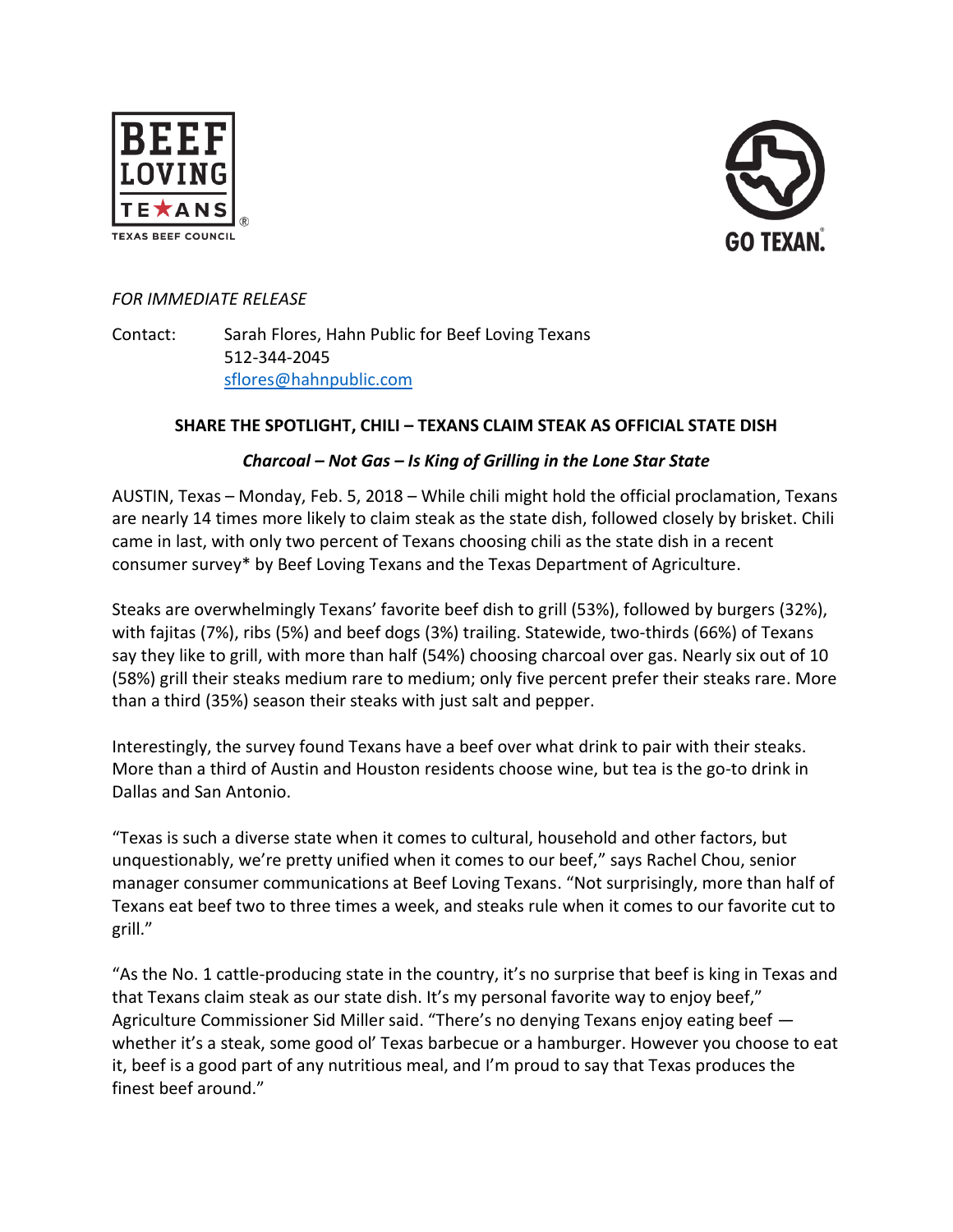Take a look at the regional differences across the state when it comes to enjoying beef:

### **Austin**

- Austin, one of the state's barbecue capitals, names brisket the state dish of Texas.
- Austin boasts the highest rate of rare steak eaters (13.9%) and the lowest rate of welldone steak-eaters (10.1%).
- When it comes to beef tacos, people from Austin (14%) and San Antonio (13%) love them more than the other cities. Same with breakfast tacos with beef -- Austin (6%) and San Antonio (5%) say breakfast tacos are their favorite way to enjoy beef.

# **Dallas-Fort Worth**

- Dallas-Fort Worth leads in calling steak the state dish of Texas (27%).
- While chili is more popular in Dallas-Fort Worth than any other city, only four percent of Dallasites would call it the state dish. Another four percent said chicken-fried steak was the state dish.
- Dallas-Fort Worth has the highest rate of well-done steak eaters (16.3%)

#### **Houston**

- More than half (53%) prefer charcoal over gas and wood for grilling just second behind San Antonio.
- Hamburgers are more popular to grill in Houston (33.8%) than in any other city.
- A third (33%) of Houstonites pair their steaks with wine, falling just behind Austin at 37% percent. When it comes to chili, almost a third (31%) choose water.

# **San Antonio**

- •
- San Antonio leads the state with more than half (58%) preferring charcoal over gas and wood for grilling.
- Fajitas are more popular to grill in San Antonio (11%) than in any other city.
- More than a third (34%) pair tea with their steaks in San Antonio; tea is also the preferred pairing with chili (28%).

# **Survey Methodology**

Beef Loving Texans and the Texas Department of Agriculture commissioned this online survey of 1,116 Texas residents, age 21 and older, between December 12 and 20, 2017.

# **About Beef Loving Texans**

Beef Loving Texans is Texas Beef Council's consumer brand created to share unique recipes, stories, cooking and shopping tips and expert nutrition information. The Beef Loving Texans brand celebrates the pride and values deeply rooted in Texans through family, community and tradition. More information on the mission of Beef Loving Texans can be found at [BeefLovingTexans.com.](https://www.beeflovingtexans.com/)